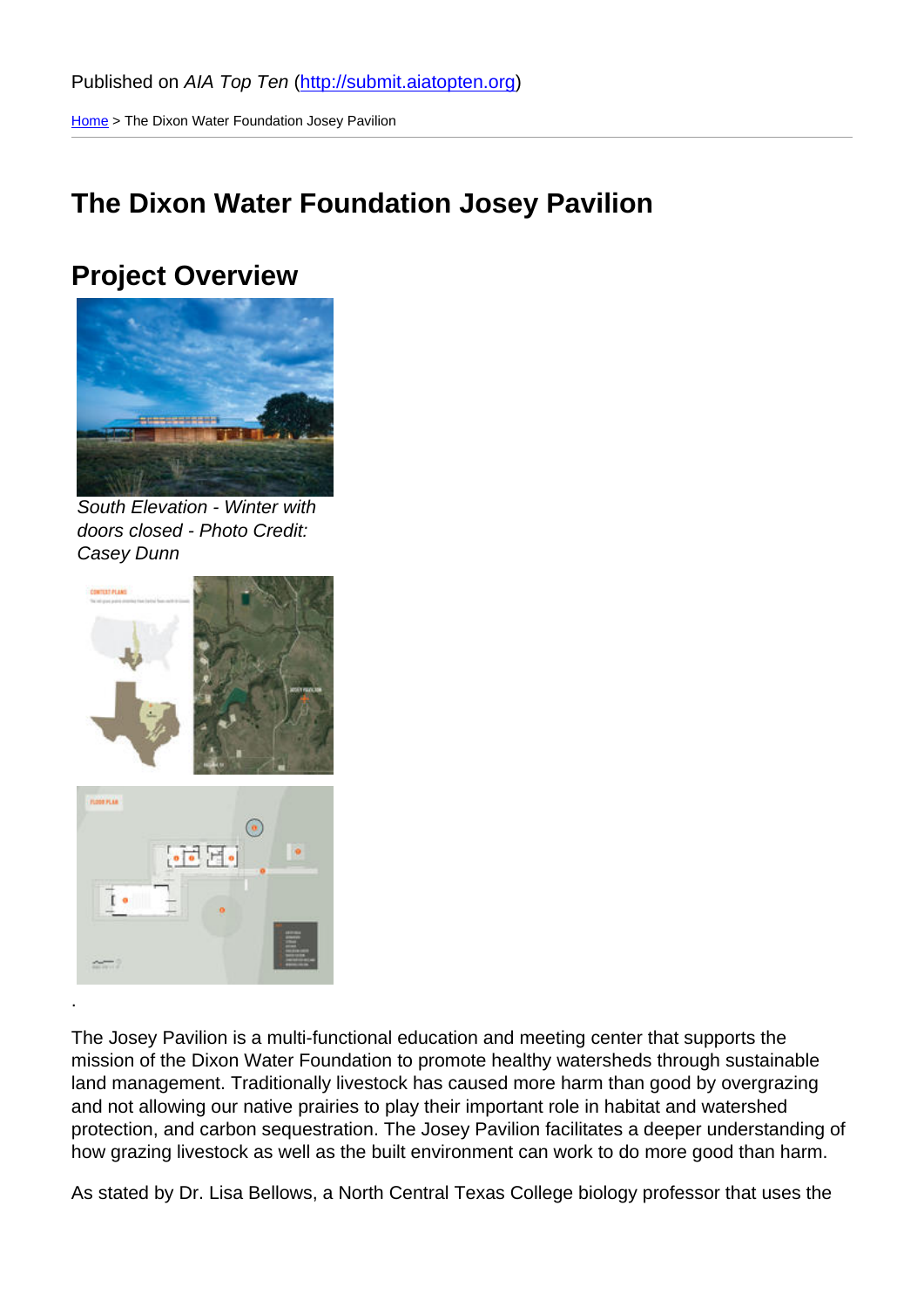facility regularly, "The pavilion is a place for learning and gathering, for laughing schoolchildren with muddy hands and ranchers swapping stories and strategies. But it is also a space for tranquility. There is no omnipresent mechanical whirring that pervades the soundtrack to most Texans' indoor lives. Seated in the herbarium or resting on the porch, you can listen deeply, to the prairie silence, or the shush of grasses and quiet clatter of oak leaves in a breeze. You feel tapped into a purposeful stillness, like being in the middle of a grazing herd, one being working dutifully among many, interconnected in a balanced whole."

### **Location:**

4528 County Road 398 Decatur Texas 76234 United States **Project Owner:**  The Dixon Water Foundation **Submitting Architect:**  Lake|Flato Architects **Project Completion Date:**  January, 2014 **Project Site:**  Previously Undeveloped Land **Project Type:**  Education – General **Project Site Context/Setting:**  Rural **Other Building Description: New Building or Project Gross Floor Area:**  5,400 square feet **BOMA Floor area method used?:**  No **Hours of Operation:**  Monday-Saturday 8AM-5PM **Total project cost at time of completion, land excluded:**  \$1,800,000.00

## **Design & Innovation**



Photo Credit: Dror Baldinger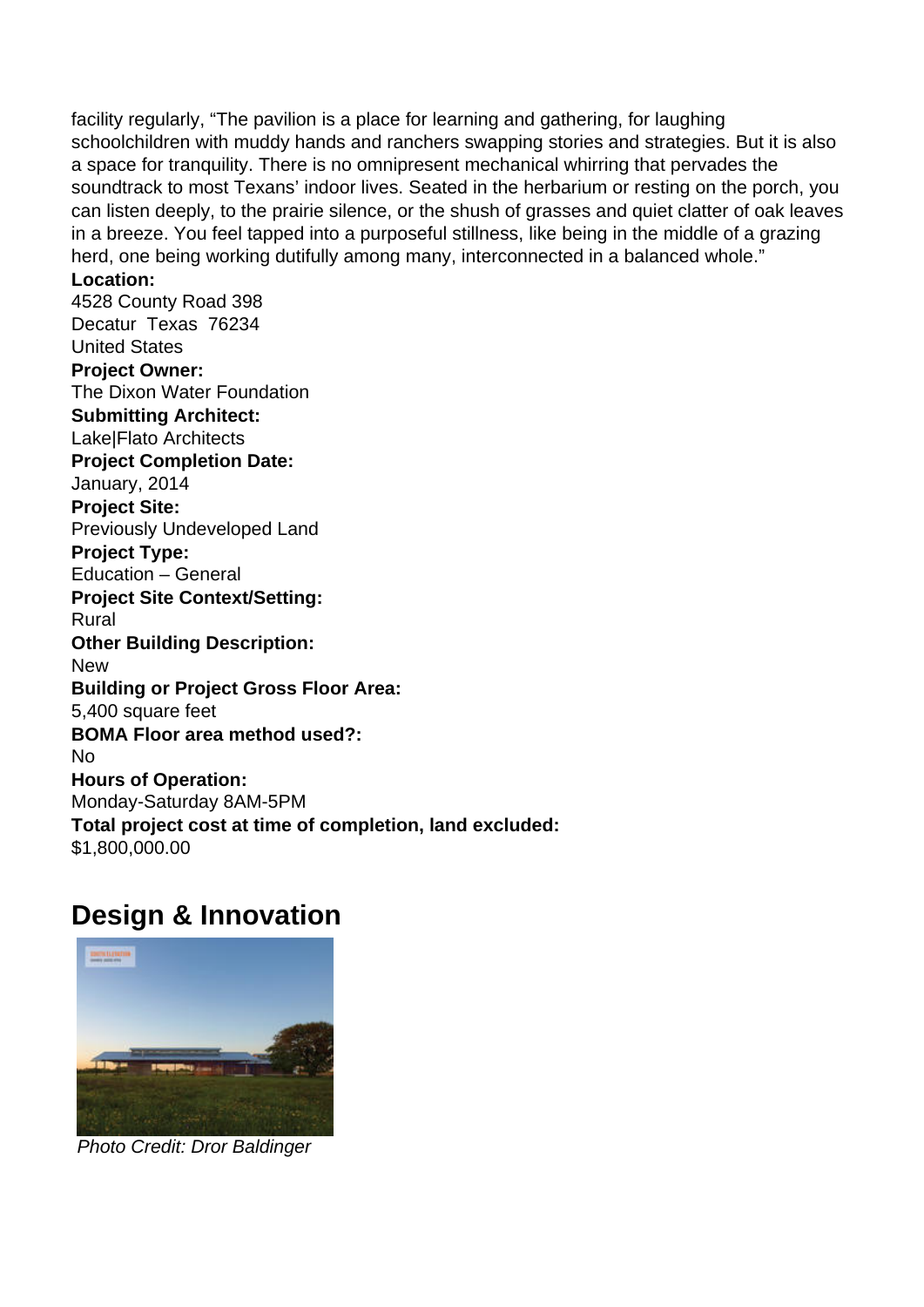

The sliding, wood slat doors also have operable panels. - Photo Credit: Casey Dunn

.

The client's initial goals were clear: design a comfortable meeting and education facility to shelter those that come to learn how the Dixon Water Foundation uses livestock as a tool to restore our native prairies and create healthier watersheds. The facility was to have no active heating or cooling and be designed to adapt according to the weather conditions on any particular day. This led to a building that could fold and unfold based on temperature and wind conditions. A building that embraced the simplicity and serenity of the North Texas prairie while serving as a lens through which the land is better understood and appreciated. This vision broadened once we approached the client with the idea of creating the project to be a fully restorative, Living Building that would seek the same ecological equilibrium achieved at Dixon Water Foundation ranches while creating an immersive experience of biophilic place. The building now goes well beyond the criteria of providing shelter for learning and tells a stronger story that expands the audience of the Dixon Water Foundation and fully supports a deeper understanding of rangeland conservation and its important collateral benefits, including carbon sequestration and water, energy, and ecosystems balance.

# **Regional/Community Design**



Students learn about the prairie under the shade of the existing Heritage Live Oak. - Photo Credit: Dror Baldinger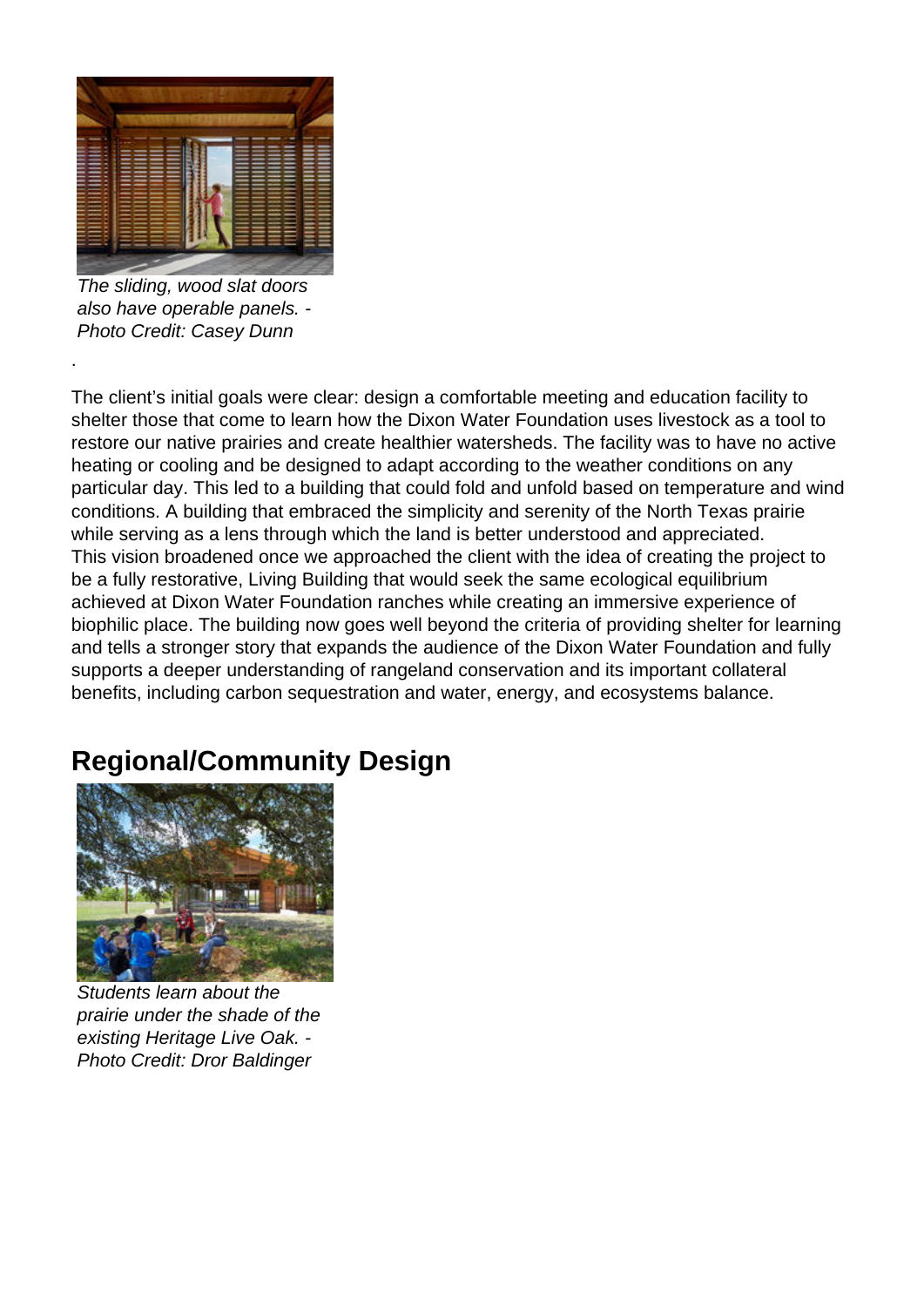

School children sit in the education center but are still connected to the outdoors. - Photo Credit: Dror Baldinger

Our world's native prairies have been disappearing due to poor land management and a lack of understanding about the holistic value of our native prairies. The Dixon Water Foundation works regionally and internationally to reverse this trend. The 2014 Holistic Management International Conference was held at the pavilion's education center. People from Canada to Africa attended the conference which focused on motivating, connecting, and supporting farmers, ranchers, and land stewards through the practice of Holistic Management that improves environmental health, sustains economic viability, and enhances the quality of life of farm and ranch communities.

Local ranchers hold monthly meetings at the education center and find comfort and familiarity in the simple execution of the pavilion's vernacular form with large overhangs and deep and inviting porches. Civic and school students frequently travel by bus to visit the education center for field days learning about watershed health, wildlife, and native plants. Kids on the Land, a program sponsored by the foundation, uses an integrated Science, Technology, Engineering, and Mathematics approach to teach children about the region where they live. The program uses the Josey Pavilion to help connect children to the land and encourage them to live a more sustainable future.

### **Metrics**

.

**Estimated percent of occupants using public transit, cycling or walking:**  0%

# **Land Use & Site Ecology**



Occupants are given a sheltered perch from which to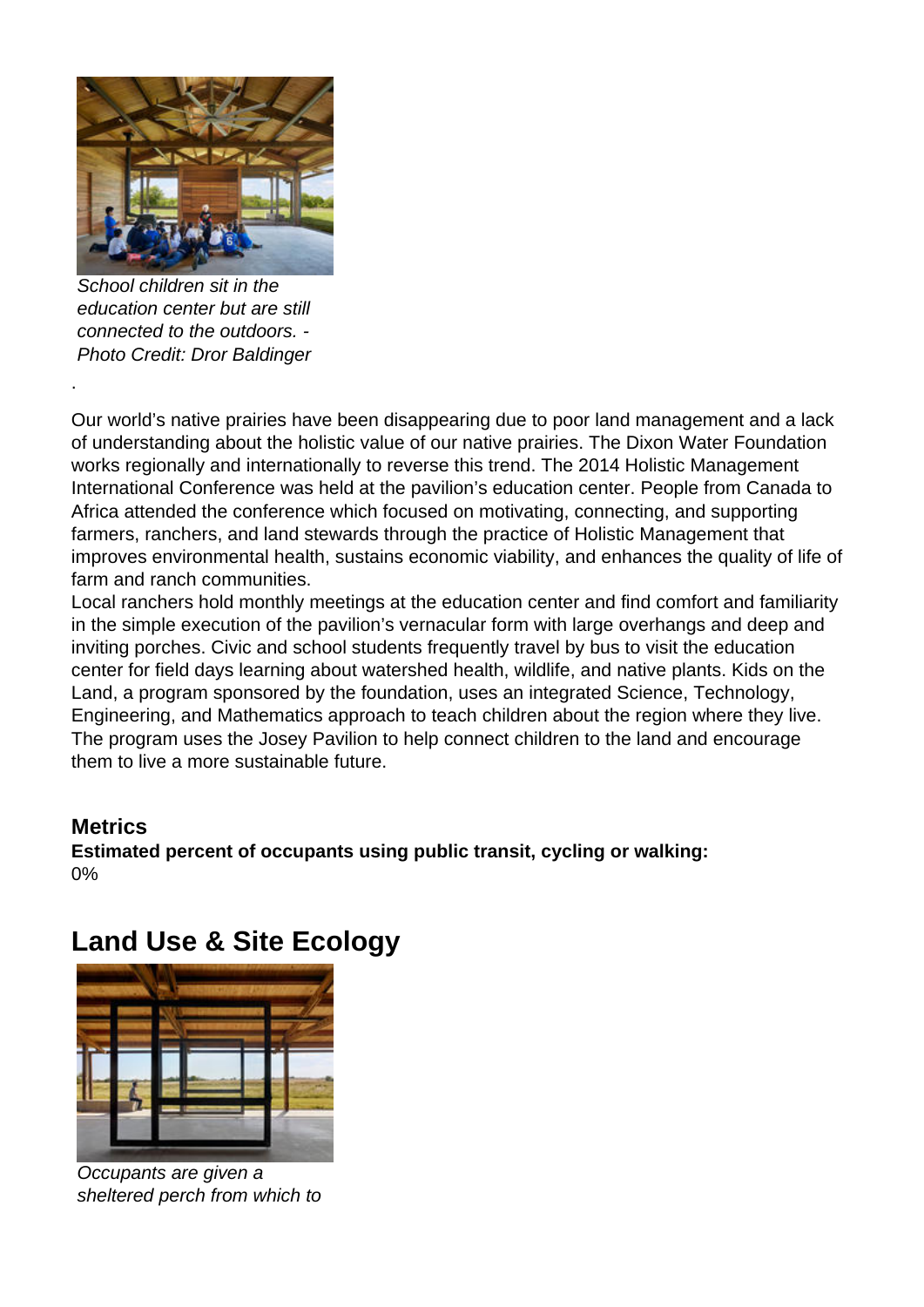survey the horizon. - Photo Credit: Casey Dunn



A large shared gutter celebrates the value of water. - Photo Credit: Casey Dunn

.

The Josey Pavilion fosters human connection to land and water. Careful siting strategies employed biophilic design to provide a sheltered perch as an enticing place of safety and comfort from which visitors can survey the horizon. The building consists of two identical, low slung, gabled roofs that form a shady courtyard around a Heritage Live Oak and then are slightly pulled apart to allow for a large, shared gutter that celebrates the value of collected rainwater. Upon entry, visitors see the termination of the shared gutter where rain chains descend into a concrete trough fed by recirculating collected rainwater. This shallow trough provides habitat for birds and mammals while serving as an element of enjoyment for visitors that sit along the porch, hear the trickling of the water, and appreciate the role the water plays in cooling the summer breezes that pass over the trough. Overflow from this trough is captured by a series of swales that slows down the stormwater, allowing it to gradually seep into the ground nourishing the Live Oak and replenishing the Trinity Aquifer below.

# **Bioclimatic Design**





.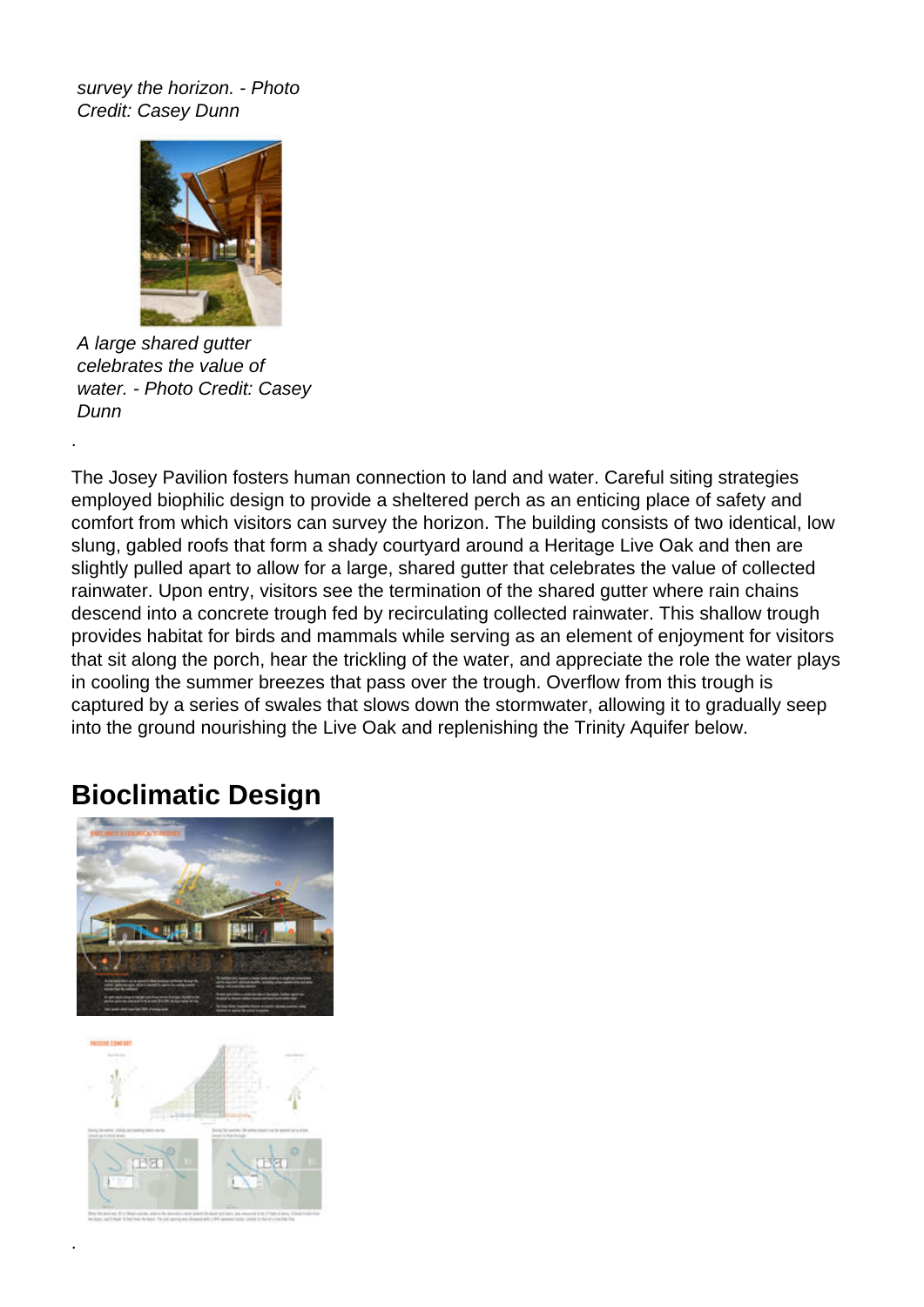The Josey Pavilion was designed to have no active heating or cooling and adapt according to the weather conditions on any particular day. Gapped wooden doors open to allow maximum ventilation through the central gathering space and along porches that are oriented to capture the cooling summer breezes from the southeast. Glass pivot doors on the east and west of the education center can be adjusted to allow the southeast corner to be entirely open, maximizing the impact of these cooling breezes.

The cupolas not only provide daylight for the spaces, but also utilize the negative pressure resulting from breezes gliding over the roof, helping to draw hot air out of the pavilion and increasing the velocity of the air moving through the space.

The education center's building elements can also be adjusted to provide shelter from harsh northwestern winter winds. With an openness factor derived from that of a tree, the gapped wood pivot and sliding doors help block wind that would otherwise whip through the porches and spaces between the buildings. The cupola windows can be closed in winter to help keep more warm air in and minimize air flow through the space.

## **Light & Air**

.



The Herbarium provides views of the prairie and the courtyard. - Photo Credit: Dror Baldinger; Casey Dunn

The Josey Pavilion was designed to act like a singular tree on the prairie. Just like the Heritage Live Oak that defines the site, the building tempers the climate and enhances visitor experience by shading the sun, blocking the wind, and providing protected views. Though protected, visitors are still connected to the outside, experiencing filtered daylight and natural ventilation in every space of the project.

The main meeting space is oriented along an east-west axis, ideal for both daylight and natural ventilation, with slatted doors on the north and south and a central rooftop cupola to allow light and air into the space. Each of the other, more enclosed spaces, employ similar strategies to provide daylight, views, and fresh air.

Though simple, nothing about the design of these strategies was taken for granted. Simulations were used to ensure that daylight would be adequate and even a CFD analysis was used to study air flow through and around the space. After completion, daylight measurements confirmed that the spaces were bright and visually comfortable while air quality testing confirmed that the air inside each of the spaces was just as fresh and clean as the air over the prairie.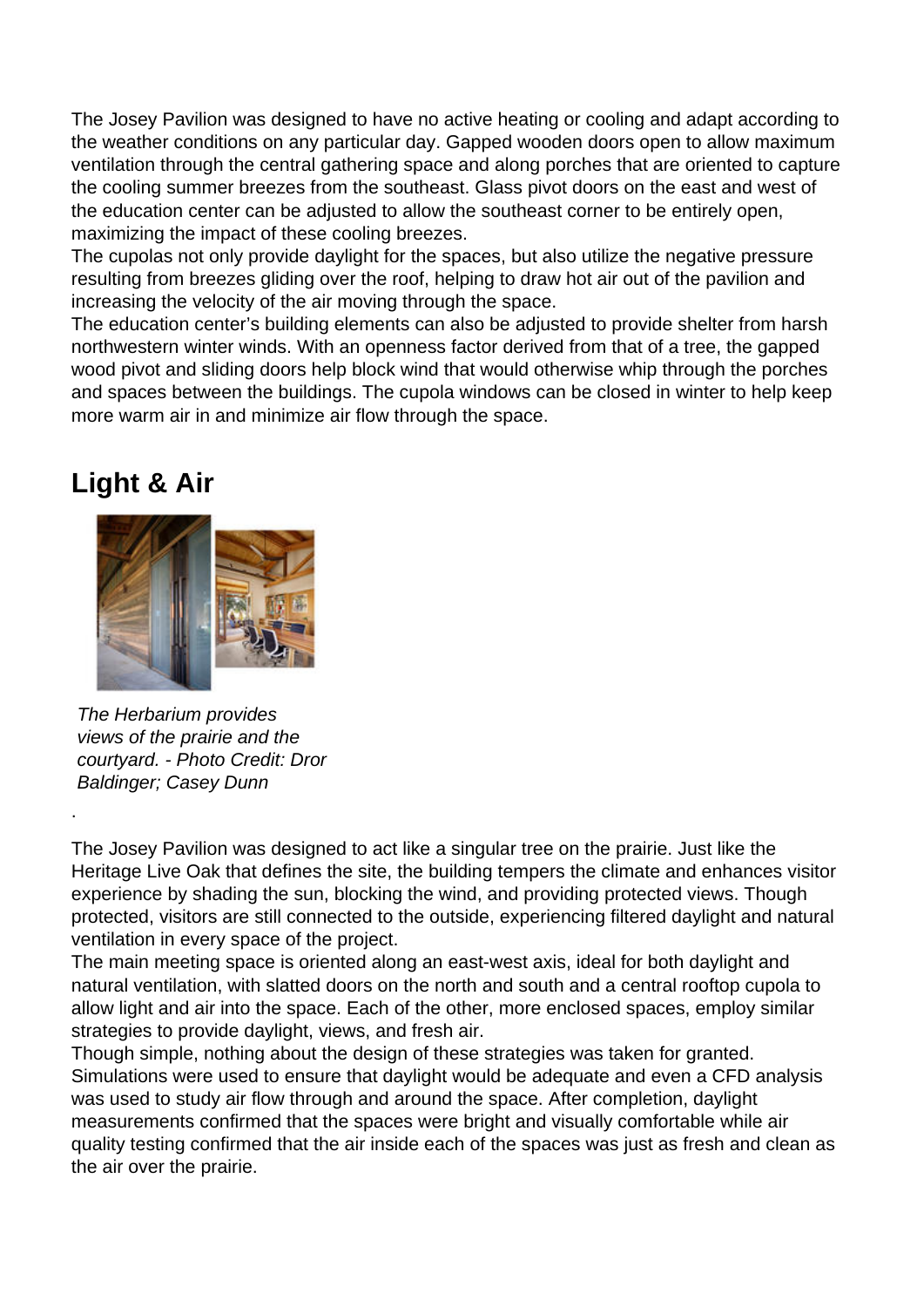**Metrics Daylighting at levels that allow lights to be off during daylight hours:**  100% **Views to the Outdoors:**  100% **Within 15 feet of an operable window:**  100%

### **Water Cycle**



Upon entry, the story of the constructed wetland and water collection is told. - Photo Credit: Casey Dunn



.

The Josey Pavilion acts as a demonstration tool for how to mitigate the negative effects of waste and storm water. Rainwater is collected from the roof and stored in a 13,000-gallon cistern. This water is used for sewage conveyance and occasional irrigation needs. The constructed wetland cleanses and returns all of the water used in the pavilion back to the aquifer. Thus the groundwater pumped into the pavilion's sinks eventually becomes groundwater again. In this way, as guests interact with the project's water systems, they are connected with a small-scale water cycle that parallels how rain is collected in a watershed, used by plants and people, processed by wetlands—nature's kidneys — and returned to aquifers belowground.

A remote project would typically use a septic system and leach field to treat wastewater; however, septic systems are a leading causes of groundwater pollution because they do not effectively cleanse excess nutrients. The Josey Pavilion demonstrates a better way of treating wastewater and protecting our watersheds. The constructed wetland alone has attracted many visitors including the Waste Water Manager for the nearby city of Denton and groups of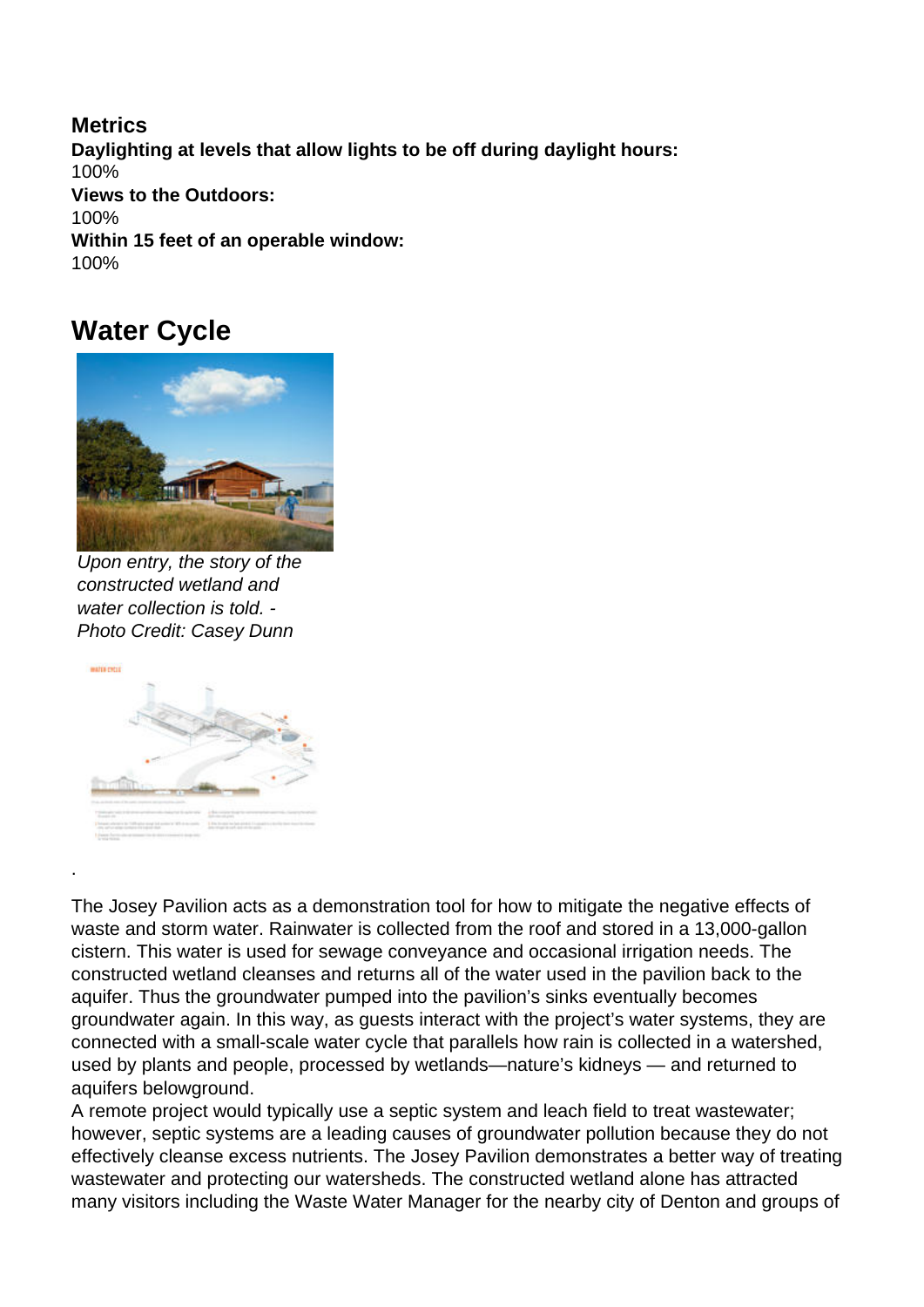college students from the University of North Texas.

### **Metrics**

.

**Percent reduction of regulated potable water:**  100% **Annual water use (measured):**  10 124gallons **Is potable water used for irrigation:**  No **Percent of rainwater from maximum anticipated 24 hour, 2-year storm event that can be managed onsite:**  100%

## **Energy Flows & Energy Future**



The main energy reduction strategy of replacing mechanical systems with passive systems resulted in a savings of the 334,194 kBtu of energy which prevents 72 tons of carbon emissions. It takes 180 hectares of grassland one year to sequester that same amount of carbon.

Due to this lack of active systems, the remaining energy use was for hot water, ceiling fans, lighting, plugs, equipment, and appliances. Hot water was limited to the kitchen and is supplied by a point-of-use instant water heater, which reduced water heating energy by more than 90% once occupancy patterns were established. Lighting is LED and controlled by timers and sensors so they are off when the building is not occupied. Kitchen appliances were also chosen for efficiency.

The biggest unknown was the constructed wetland system, which ultimately uses more than half of the project's energy. This system of pumps and filters has varying run times based on use and rainfall. Because of this, we monitored the building's energy on a daily basis and made adjustments to save energy whenever possible.

The final component of our energy strategy is the 4kW solar array, which offsets more that 150% of the project's energy use.

**Metrics Total pEUI:**  3 kBtu/sf/yr **Total EUI actual:**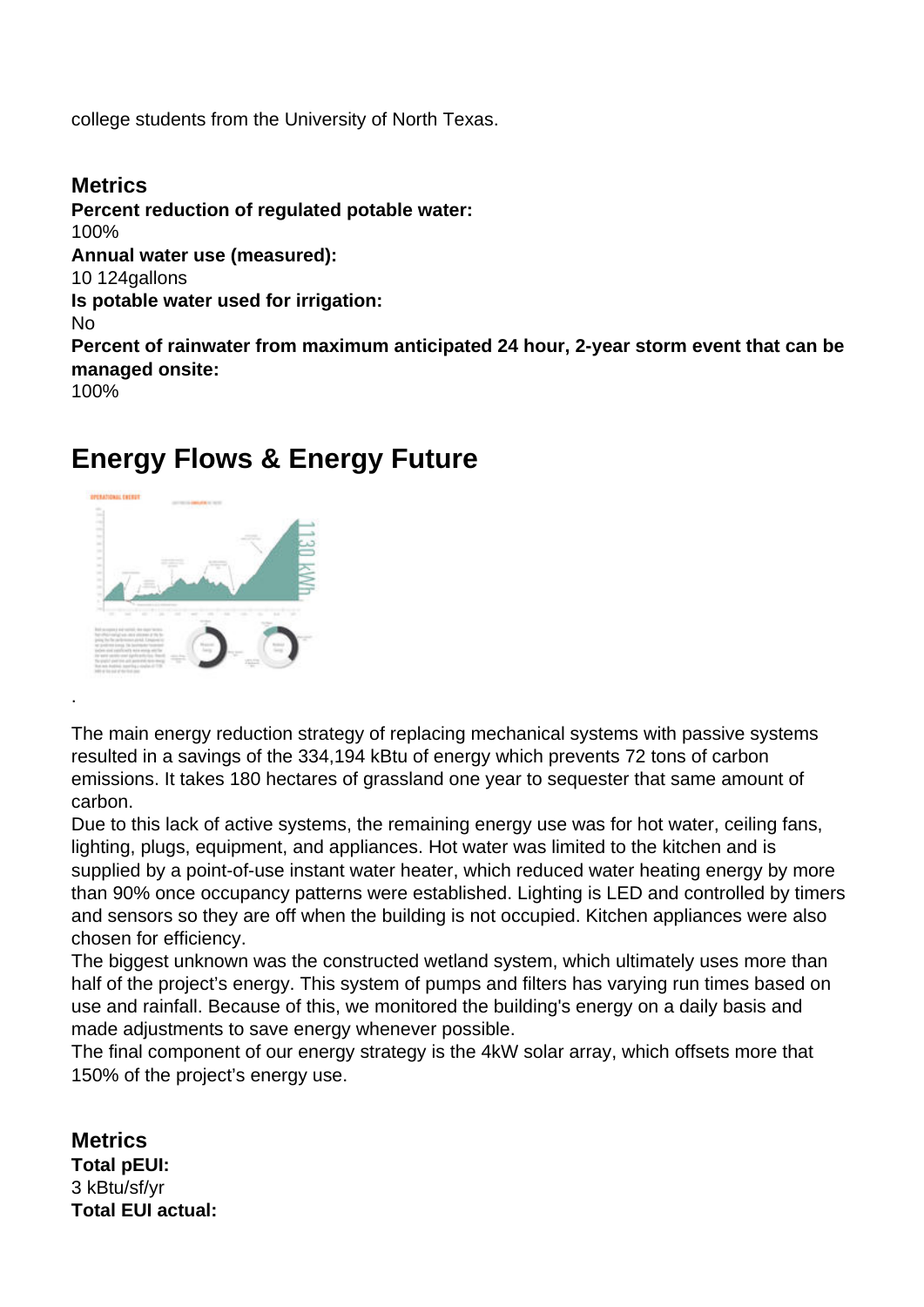2 kBtu/sf/yr Net pEUI: 0 kBtu/sf/yr Net EUI actual: -1 kBtu/sf/yr Percent Reduction from National Median EUI for Building Type (predicted): 100% Percent reduction actual: 150.00% Lighting Power Density: 0.19 watts/sf Upload Energy Data Attachment: Josey detailed energy.pdf

## [Materials & Constru](http://submit.aiatopten.org/sites/default/files/Josey detailed energy.pdf)ction

Photo Credit: Dror Baldinger

.

Transparency was the focus of every step of our material process. From advocating for manufacturers to disclose the chemical components of their products to publishing the final material matrix on our website, we went beyond the rigorous requirements of the Living Building Challenge to ensure the rest of the architecture community could also benefit from our efforts.

All 186 materials that comprise the Josey Pavilion were thoroughly vetted to ensure that materials were red list free, locally sourced and manufactured, and harvested sustainability. Our strategy employed a simple material palette focusing on products that were minimally processed and naturally durable. The Sinker Pine wood structure and siding required no chemical treatments. The steel was allowed to rust, naturally forming a protective layer without the need for chemicals or maintenance. The low, unfinished concrete perimeter walls were designed for sitting but also act as a durability element by raising the base of the wood columns and walls up and reducing the wood's exposure to rain and sun. The materials used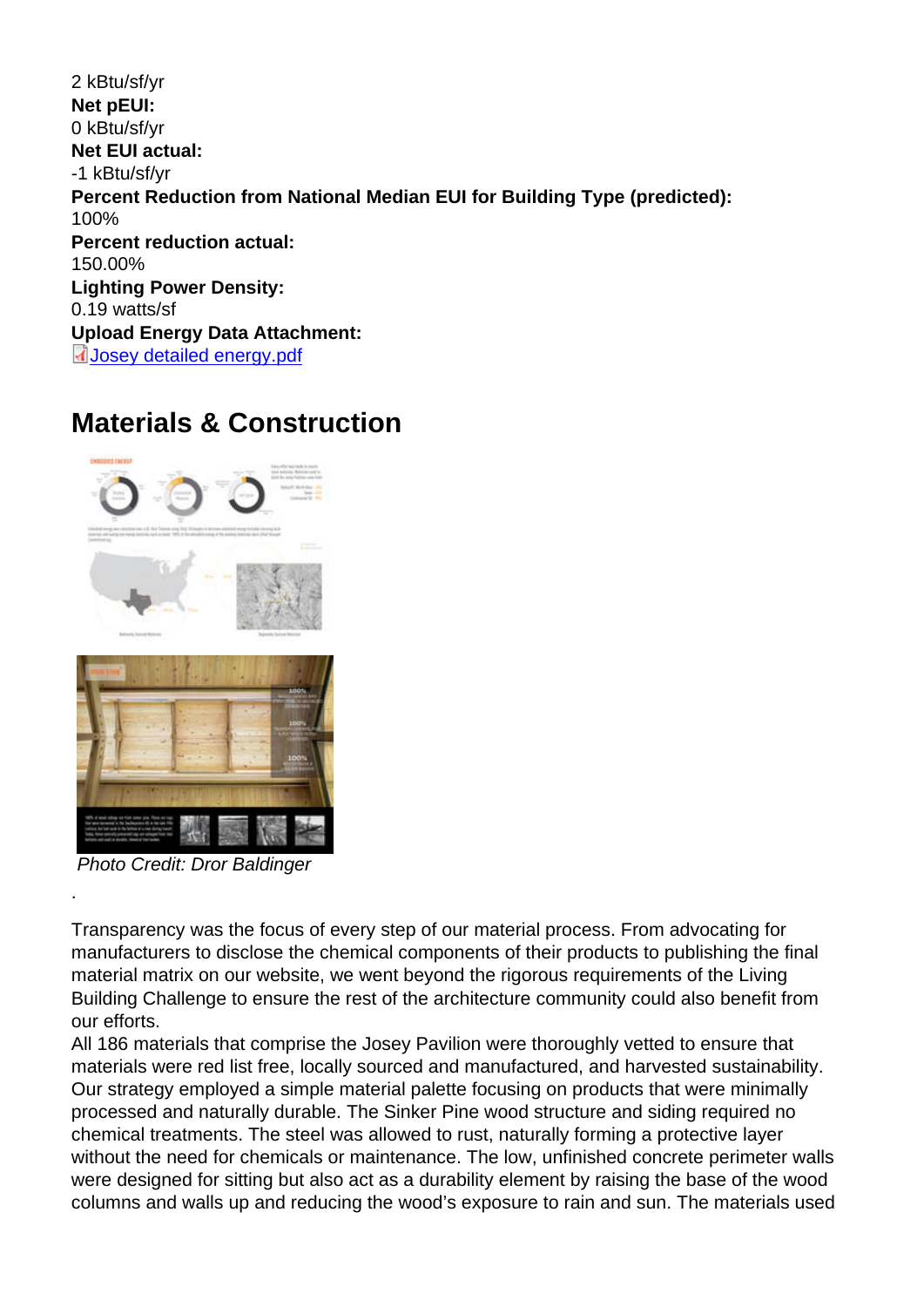were no different than those used at most Texas ranches, which evokes a comfortable familiarity and authenticity not commonly found in the modern built environment.

# **Long Life, Loose Fit**



Bolted connections were used throughout the structural frame, which allows for easy deconstruction. - Photo Credit: Dror Baldinger

.

The Josey Pavilion is designed to last the test of time. A simple palette of naturally durable materials is used and the most delicate of these materials, the Sinker Long Leaf Pine, is protected by large overhangs and lifted off the ground by a concrete wall that also serves as a seat wall along the edge of the porches.

Though the clients did not come to us asking for a building that could grow as the foundation's needs change, the Josey Pavilion is constructed in a way where long-term flexibility and adaptability is possible. Bolted connections were used throughout the structural frame, which would allow for easy deconstruction and reconstruction. Also, the buildings consists of two identical gable forms. At three of the four gable ends, porches form the last structural bay and protect the end walls from the harsh east and west sun. In the main meeting space, these porches could be captured and the large glass pivot doors that currently enclose the space could be removed and re-set at the outer-most structural bay to gain an additional 900-squarefoot meeting space.

# **Collective Wisdom & Feedback Loops**

The integrated design team worked closely throughout the entire process to ensure the building and systems would function as was intended. Our engineers performed CFD modeling to study air flow through and around that space that helped us determine the necessary open area in our slat doors to significantly reduce the velocity of the wind when necessary without creating pockets of negative pressure. Simulations were also used to ensure that daylight would be adequate to provide balanced light in each of the spaces and eliminate the need for electrical lighting during the day.

After completion and over a year of occupancy, daylight measurements confirmed that the spaces were bright and visually comfortable, wind metering and occupant surveys confirmed our wind blocking/inviting strategies were successful, and air quality testing confirmed that the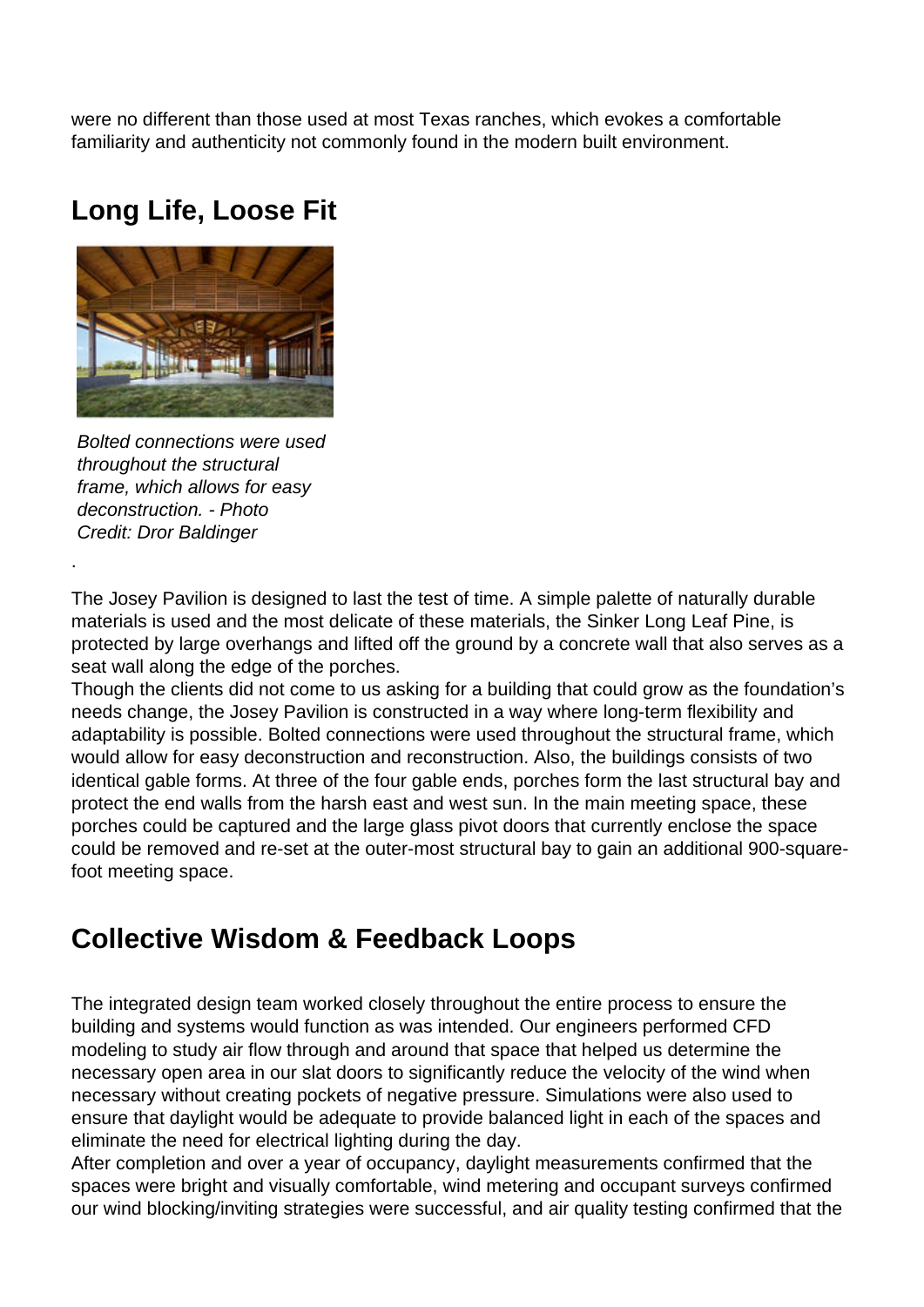air inside the space is just as fresh and clean as the air outside. Our energy monitoring allowed us to adjust equipment such as the thermostat for the emergency heater in the water system equipment room so that the building could perform more efficiently than was predicted. Primary lessons learned include how to better winterize a non-heated building and successful implementation of bird friendly design strategies.

# **Other Information**

### **Cost and Payback Analysis:**

Now that we have a built Living Building (pending certification), we are many times asked, "What is the cost of a Living Building?" The Dixon Water Foundation did not ask that question, but rather asked, "What is the value of a Living Building?" To the Dixon Water Foundation, the value in potentially having the first Living Building in Texas, a building that sought to achieve the same ecological equilibrium they seek to achieve at their ranches, was in elevating their mission to an international level beyond the groups of land management organizations that are currently aware of their work.

Once it was determined that we would seek to achieve a Living Building, the design concept did not change because the basic project goals remained the same – only a photovoltaic array and a constructed wetland were added. The hard cost for these added systems plus meeting some of the materials requirements (primarily wood sourcing) did not exceed \$150,000, which equates to about 8% of the final construction costs. The clients knew that a septic system would cost less, but it was contrary to their mission of watershed protection.

### **Process and Results:**

We first met with Betty and Clint Josey, the Dixon Water Foundation staff, and key stakeholders to discuss their vision and goals for the project. During this visioning meeting, the client group did not ask for a Living Building. They had never heard of the Living Building Challenge; however, the mission of the foundation is to demonstrate how livestock can be a part of a healthy ecosystem and, after we presented the concept design for the project, the client saw a Living Building as an opportunity to strengthen their message by providing an educational venue that seeks to achieve the same ecological equilibrium as their range management program. They saw the building as an opportunity to tell a stronger story that expands the audience of the Dixon Water Foundation and fully supports a deeper understanding of rangeland conservation.

In order to reduce the additional cost burden, we offered to work free of charge on the Living Building Challenge research and documentation through our commitment to the 1+ Program. Most of the 1,537 hours we have worked on the Living Building Challenge documentation so far was during the submittal process when each material had to be thoroughly vetted. The matrix we produced from this process has been made public, which supports our belief that our time and research should benefit the entire industry.

Over the yearlong occupancy period, daylight measurements confirmed that the spaces were bright and visually comfortable (an even 40 fc), wind measurements and occupant surveys confirmed our wind blocking/inviting strategies were successful and air quality testing confirmed that the air inside the space is just as fresh and clean as the air outside. Our energy monitoring allowed us to adjust equipment such as the thermostat for the emergency heater in